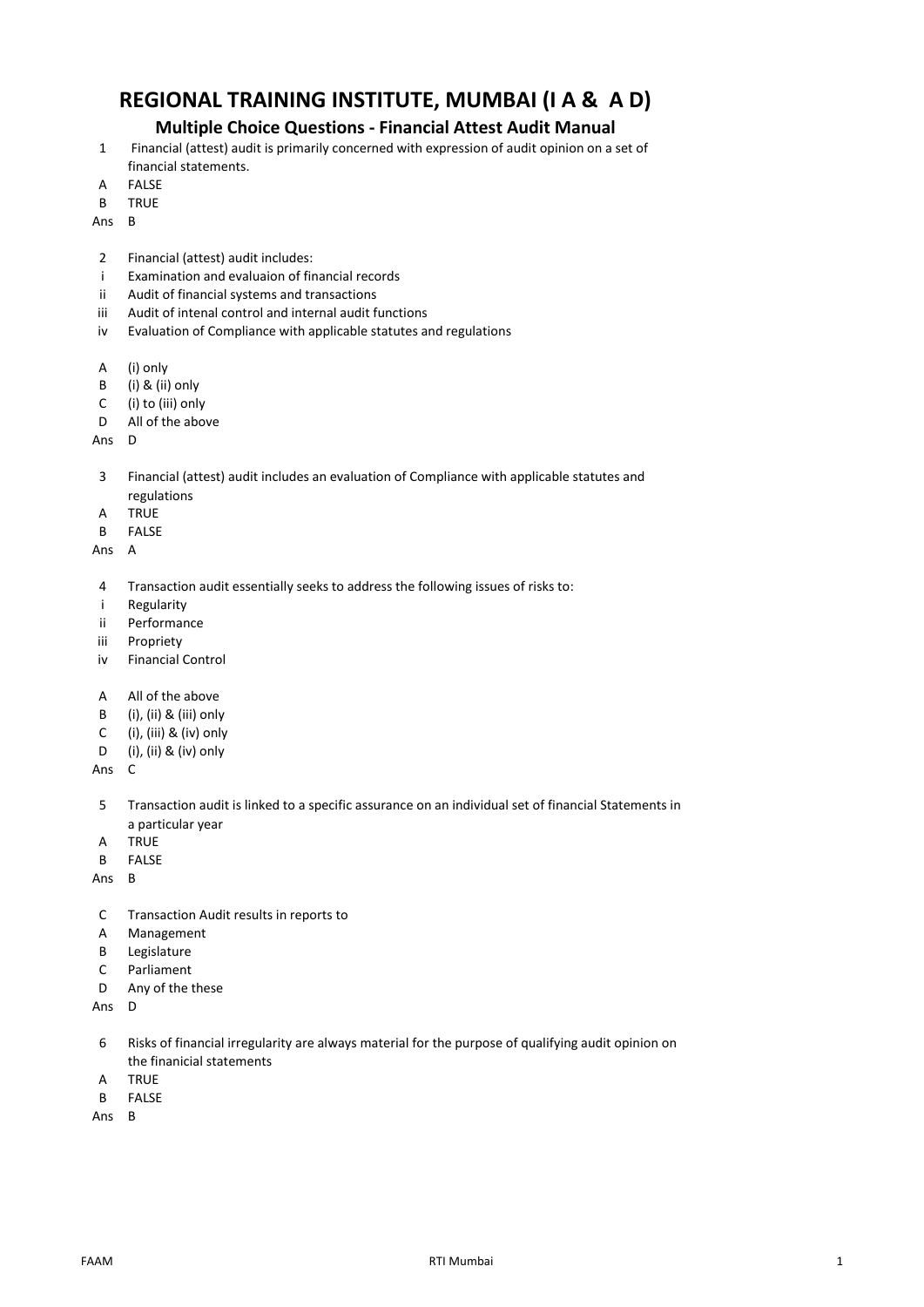- 7 The following types of financial statements are audited in respect of Union, State and UT Governments
- i Finance Accounts
- ii Appropriation Accounts
- iii Balance Sheet
- iv Statements of Expenditure
- A (i) & (ii) only
- B (i) to (iii) only
- C (i) & (iii) only
- D All of the above

Ans A

- 8 Financial Audit of Government Companies is conducted by
- A Chartered Accountants appointed by the companies
- B Chartered Accountants appointed by Ministry of Company Affairs
- C Chartered Accountants appointed by C&AG
- D C&AG
- Ans C

9 The audit of financial statements of Government Companies conducted by the C&AG is called

- A Financial Audit
- B Supplementary Audit
- C Attest Audit
- D Compliance Audit

## Ans B

10 Financial Audit of Autonomous Bodies receiving financial assistance is governed by \_\_\_\_\_\_ of CAG's DPC Act 1971

- A 13 & 14
- B 14 & 15
- C 13 & 15
- D 16
- Ans B
- 11 The International Standards of Auditing (ISAs) have been developed by
- A The International Federation of Accountants
- B The International Auditing Practices Committee
- C The Internationa Auditing & Accounting Standards Board
- D The INTOSAI
- Ans A
- 12 The Auditing Standards of the C&AG of India comprise of
- i General Standards
- ii Field Audit Standards
- iii Field Standards
- iv Reporting Standards
- A (i) to (iii) only
- B (i) & (ii) only
- C (i), (iii) & (iv) only
- D All of the above
- Ans C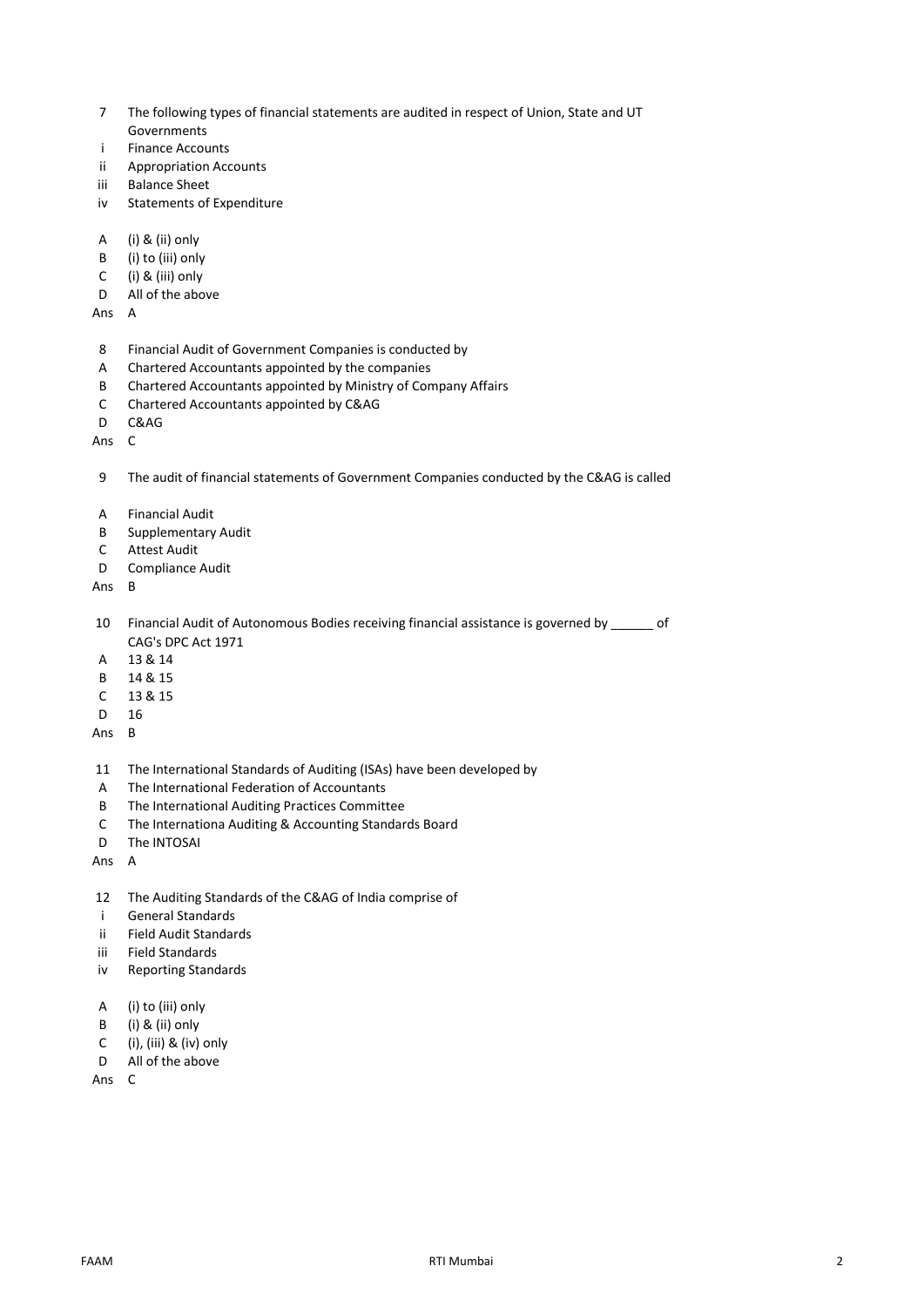- 13 Which of these standards regulate the condut of the auditor
- A General Standards
- B Field Audit Standards
- C Field Standards
- D Reporting Standards

Ans A

- 14 Which of these standards regulate the audit activity of the auditor
- A General Standards
- B Field Audit Standards
- C Field Standards
- D Reporting Standards
- Ans C
- 15 The Primary objective of a financial audit is to
- A Examine the accounts and records
- B Srutinize financial statements
- C Point out overstatements and understatements of account balances
- D Express an opinion on the financial statements
- Ans D
- 16 The general audit objectives are also called
- A Opinions
- B Assertions
- C Criteria
- D None of these
- Ans B
- 17 Which of these is the correct set of general financial audit objectives for income & expenditure account
- A Completeness, Occurrence, Measurement, Disclosure, Regularity
- B Completeness, Occurrence, Measurement, Disclosure, Existence
- C Completeness, Occurrence, Existence, Disclosure, Regularity
- D Completeness, Ownership, Measurement, Disclosure, Regularity
- Ans A
- 18 Which of these is the correct set of general financial audit objectives for balance sheet
- A Completeness , Existence , Valuation , Ownership , Disclosure
- B Completeness , Existence , Measurement , Ownership , Disclosure
- C Completeness , Occurence , Valuation , Ownership , Disclosure
- D Completeness , Regularity , Valuation , Ownership , Disclosure
- Ans A
- 19 The legal right to sue and recover an account receivable is the test of
- A Existence
- B Ownership
- C Completeness
- D None of these
- Ans B

20 This financial audit objective directly tests for potential overstatement of assets and liabilities

- A Existence
- B Ownership
- C Completeness
- D None of these
- Ans A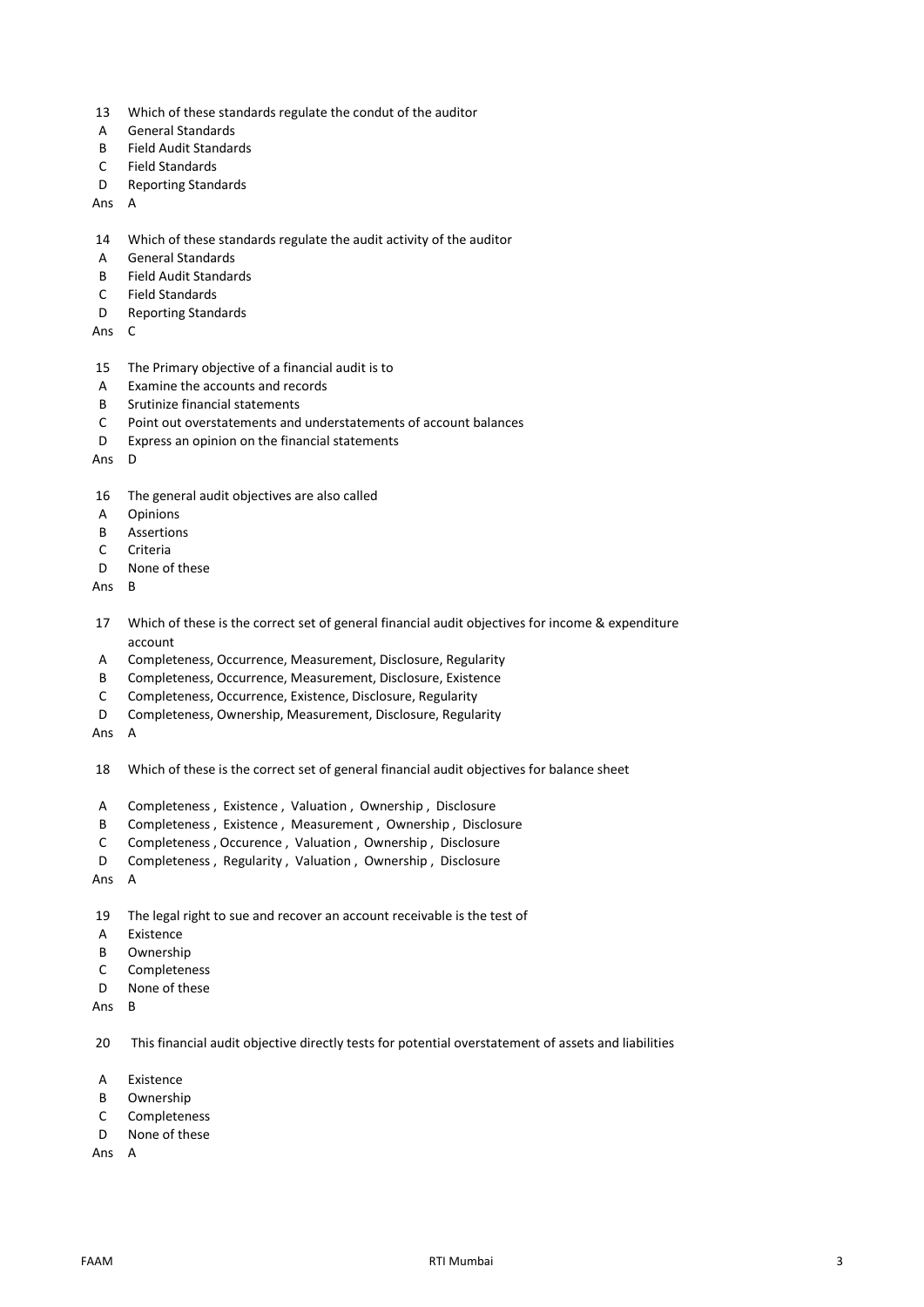- 21 Insurance relating to the year 2013-14 was paid in 2012-13 in advance. The same was however booked as expenditure in 2012-13. This does not meet the objective of
- A Existence
- B Ownership
- C Completeness
- D Occurrence
- Ans D
- 22 If some item of revenue expenditure is misclassified as capital expenditure, it can be said that this objective is not met
- A Existence
- B Disclosure
- C Completeness
- D Occurrence

Ans B

- 23 If the monthly accounts of some Treasuries or Public Works Divisions are excluded from the Accounts of a State Government, it affects this objective
- A Existence
- B Disclosure
- C Completeness
- D Occurrence
- Ans C
- 24 A financial audit is intended to give
- A Qualified Assurance
- B Absolute Assurance
- C Positive Assurance
- D None of these
- Ans D (Correct Answer: Reasonable assurance)
- 25 Materiality is classified by
- A Context
- B Nature
- C Value
- D All of these
- Ans D

26 The point where the total value of errors in an account becomes unacceptable to audit is called

- A Unacceptable level
- B Materiality level
- C Qualifiable Level
- D None of these
- Ans B
- 27 The materiality thresholds depend on the \_\_\_\_ of accounts and their \_\_\_\_\_.
- A Basis, Sensitivity
- B Sensitivity, relativity
- C Basis, accountablity
- D Basis, Value
- Ans A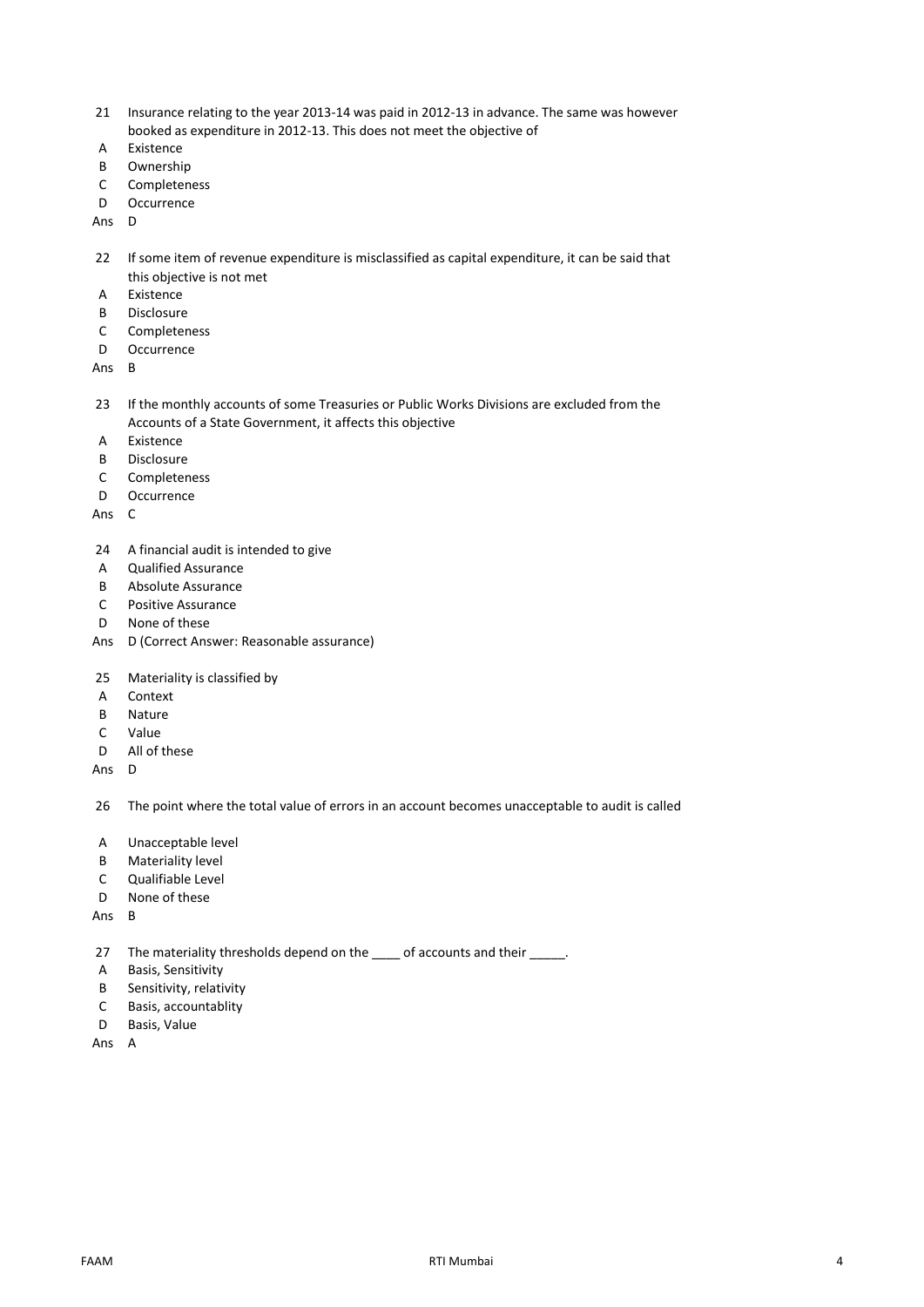- 28 For accounts prepared on cash basis, in respect of gross receipts/expenditure, materiality percentage would be
- A For very sensitive accounts 1 %, sensitive accounts 1% to 2% and non sensitive accounts 5%
- B For very sensitive accounts 1/2 %, sensitive accounts 1/2% to 2% and non sensitive accounts  $2%$
- C For very sensitive accounts 2 %, sensitive accounts 5% and non sensitive accounts 8%
- D none of these
- Ans B
- 29 Planning materiality may be taken at a lower figure than reporting materiality.
- A TRUE
- B FALSE
- Ans A
- 30 Which of the following statements is true about Precision
- A It is a range of error in an account between MLE & materiality
- B It is a range of error in an account between MLE & AMLE
- C It is a range of error in an account between Materiality & AMLE
- D None of these
- Ans A
- 31 AMLE in the context of likely errors is used in this stage of audit
- A Reporting
- B Evaluation of results
- C Planning
- D Field Audit
- Ans C
- 32 The formula for calculating precision is
- A (Materiality Range of error possible) x AMLE
- B (Materiality AMLE) x Range of error possible
- C (AMLE Range of error possible) x Materiality
- D None of these
- Ans B
- 33 There is a direct relationship between materiality level and the level of audit risk
- A TRUE
- B FALSE
- Ans B
- 34 The three components of Audit Risk as per the risk model are
- A Inherent Risk, Control Risk, Mitigation Risk
- B Inherent Risk, Control Risk, Litigation Risk
- C Inherent Risk, Control Risk, Detection Risk
- D None of these
- Ans C
- 35 If the desired overall assurance from audit is 95%, the inherent risk is 40% and the control risk is 50%, what would be the desired assurance from substantive tests
- A 90%
- B 95%
- C 99%
- D 75%
- Ans D Hint: AR = IR x CR x DR i.e (1-0.95) = 0.4x0.5xDR. Hence DR = 0.25 and desired assurance = 1-0.25 i.e 0.75 or 75%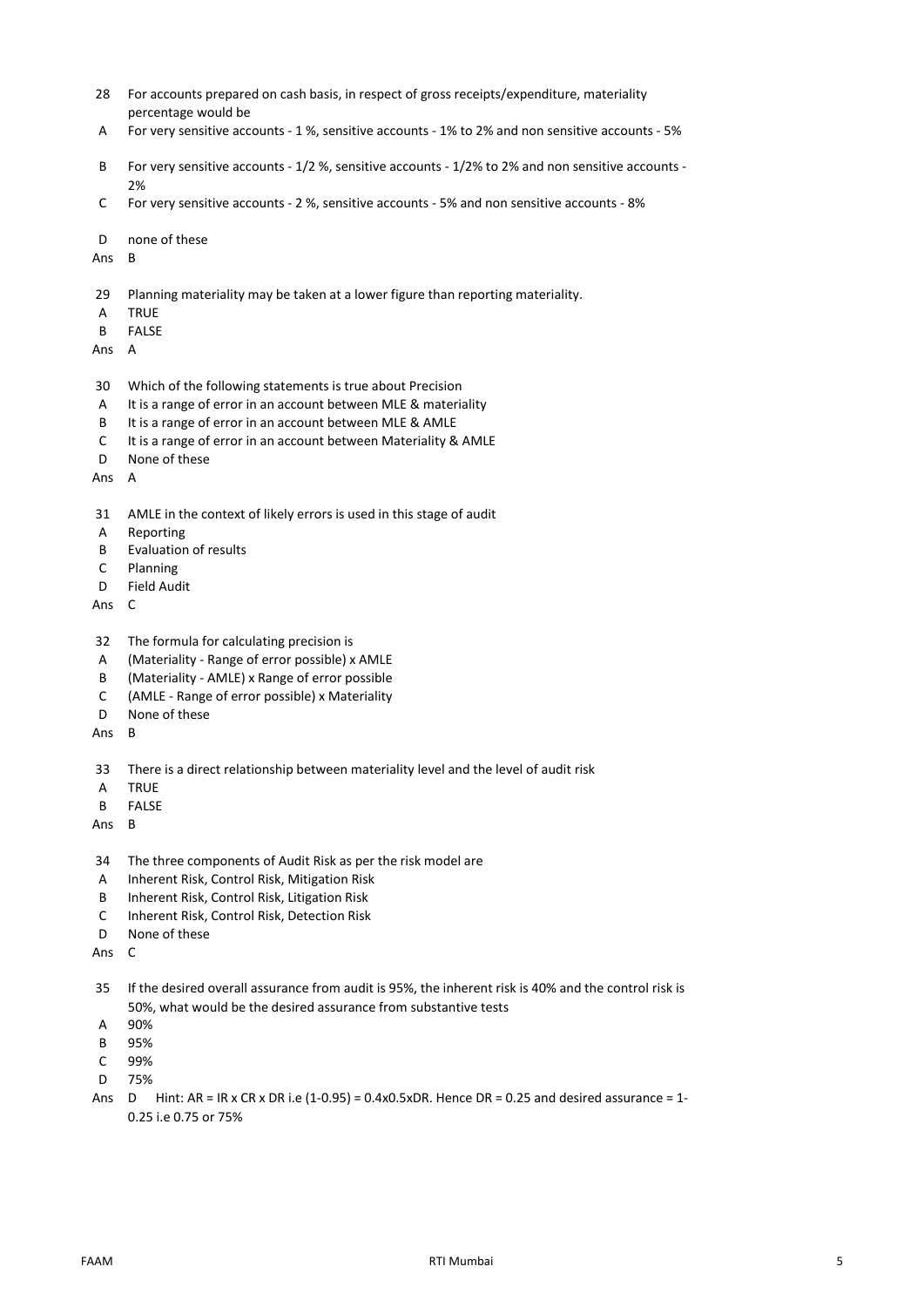- 36 what are the audit procedures commonly used to obtain audit assurance?
- A Analytical Procedures
- B Systems Based Audit
- C Direct Substantive Testing
- D All of the above
- Ans D
- 37 Which of the following is not a part of analytical procedures?
- A System Analysis
- B Economic Analysis
- C Regression Analysis
- D Predictive Analysis
- Ans B
- 38 When you are finding out the inventory-turnover ratio, you are doing
- A Comparison across components
- B Comparison involving a single component
- C Regression analysis
- D Economic analysis
- Ans A
- 39 This is a technique that creates an equation to reveal how one variable is related to one or more other variables.
- A Comparison across components
- B Predictive Analysis
- C Regression analysis
- D Economic analysis
- Ans C
- 40 Which of the audit procedures is a form of inductive reasoning where the reasonableness of the aggregate results is inferred from the evidence of reliability of the individual details that are tested?
- A Analytical Procedures
- B Systems Based Audit
- C Direct Substantive Testing<br>D All of the above
- All of the above
- Ans C
- 41 Which kind of audit sampling is generally used for testing controls?
- A Attribute Sampling
- B Random Sampling
- C Monetary Unit Sampling
- D Stratified Sampling
- Ans A
- 42 Which method of sampling is expected to produce representative samples?
- A Block Selection
- B Judgmental Sampling
- C Random Sampling
- D Convenient Sampling
- Ans C
- 43 Which method of sampling is not expected to produce representative samples?
- A Block Selection
- B Random Sampling
- C Systematic Sampling
- D Monetary Unit Sampling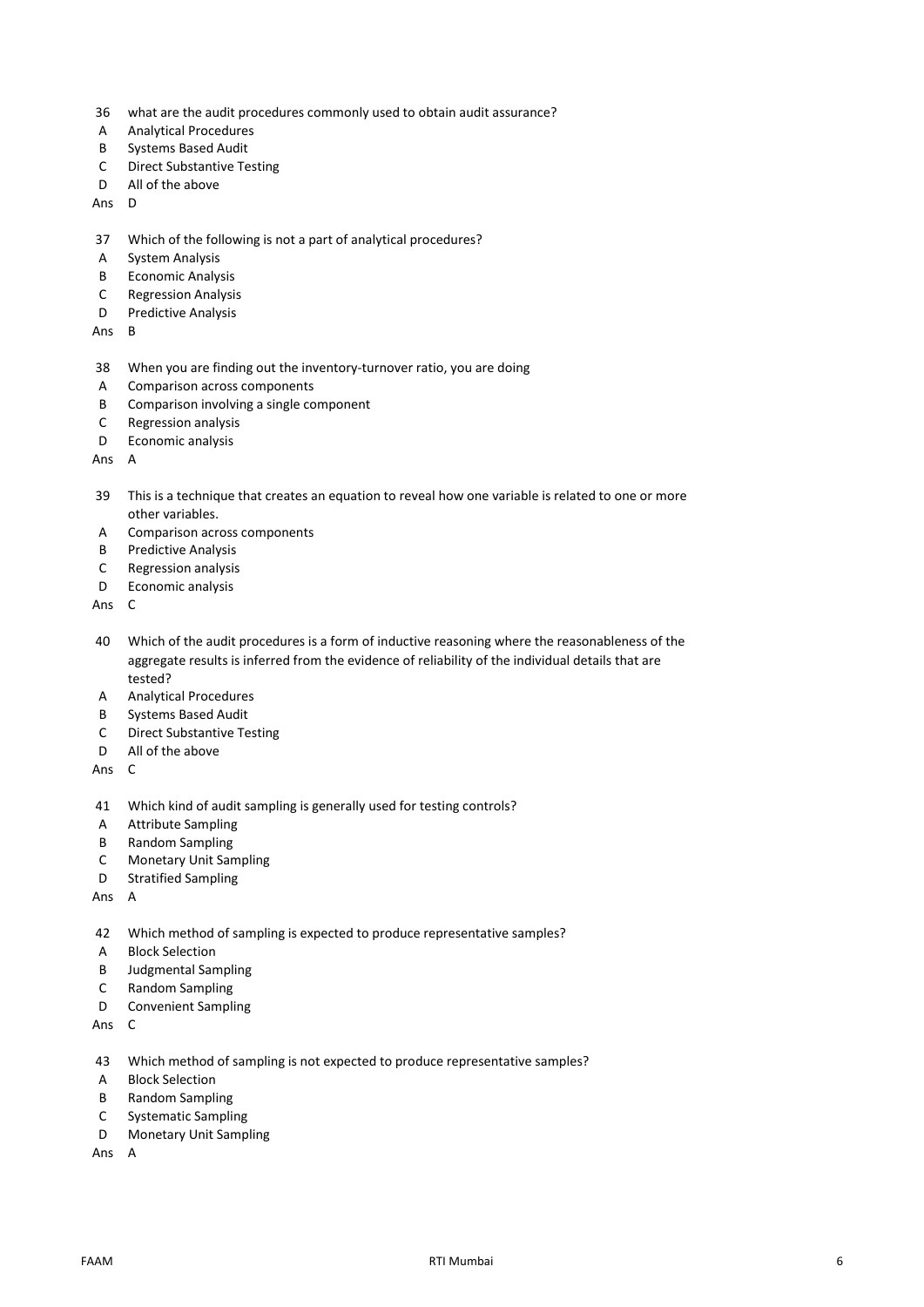- 44 A pre-condition for any statistical sampling is the availability of a
- A Sampling unit
- B sampling frame
- C Sampling structure
- D All of the above

Ans B

- 45 Population is divided into groups, each being fairly homogenous with respect to value and risk in this kind of sampling
- A Block Selection
- B Random Sampling
- C Stratified Sampling
- D Monetary Unit Sampling

Ans C

- 46 Sampling interval is calculated in this kind of sampling
- A Simple Random Sampling
- B Systematic Sampling
- C Stratified Sampling
- D All of the above

Ans B

## 47 This method of sampling is also called probability proportionate to size (PPS) sampling

- A Block Selection
- B Random Sampling
- C Stratified Sampling
- D Monetary Unit Sampling
- Ans D
- 48 Extrapolation of sampling results to the population is possible in the case of Judgmental Sampling.
- A TRUE
- B FALSE
- Ans B
- 49 Risk assessment is primarily a part of which of these stages in the audit process?
- A Planning
- B Excecution
- C Reporting
- D Follow up

- 50 Reflecting all the transactions relating to the period of the accounts without regard to the actual date of payment or receipt is also called
- A Accrual system accounting
- B Mercantile system of accounting
- C Both
- D None of these
- Ans C
- 51 Which of the following statements are true?
- A The Union and State Governments follow cash based accounting while Corporations and autonomous bodies mainly follow accrual based accounting
- B The Union and State Governments follow accrual based accounting while Corporations and autonomous bodies mainly follow cash based accounting
- C The Union and State Governments and Corporations and autonomous bodies follow accrual based accounting
- D The Union and State Governments and Corporations and autonomous bodies follow cash based accounting
- Ans A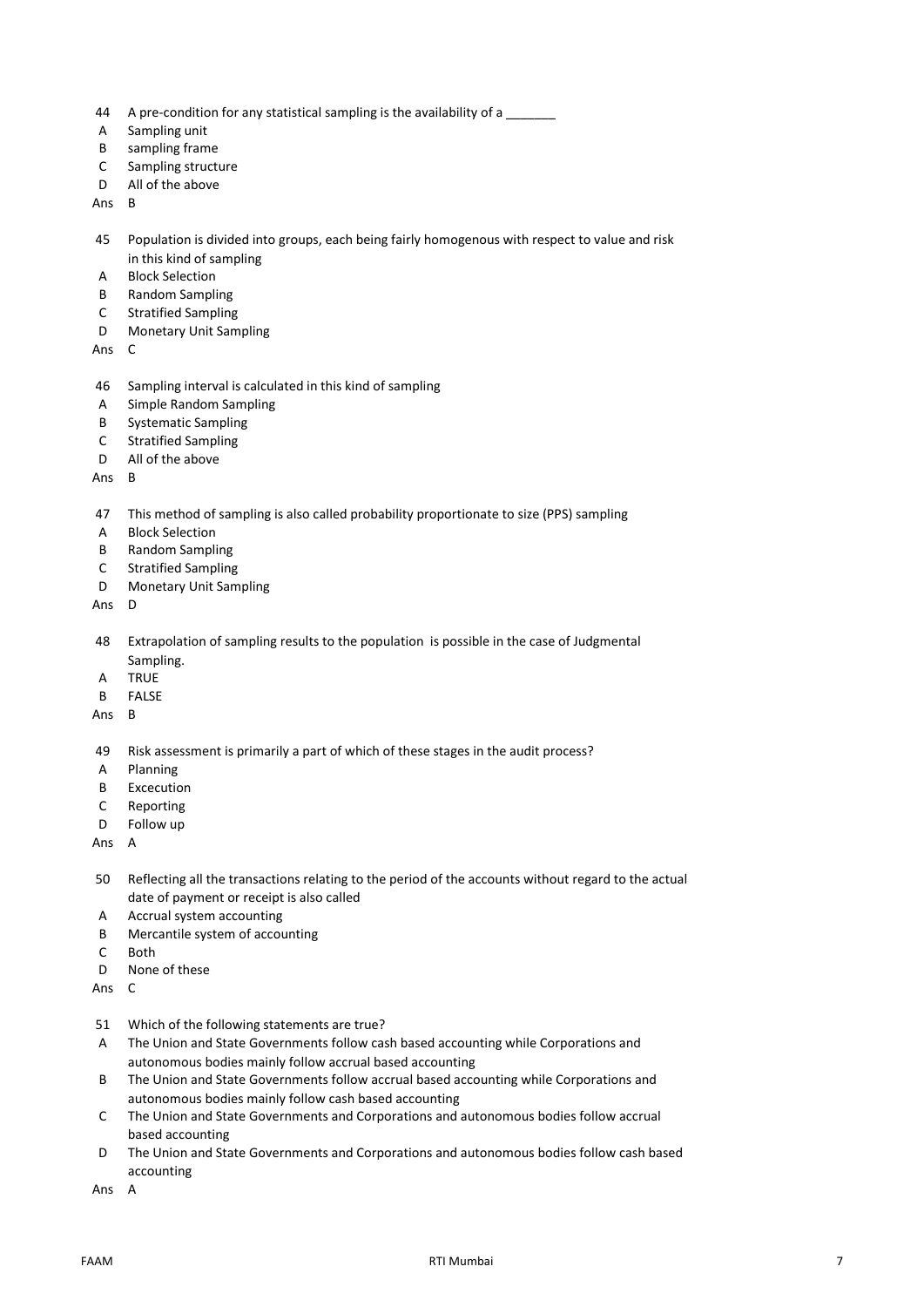- 52 In the context of Government Accounts in India, the key feeder systems include:
- A Treasuries and Sub-Treasuries
- B Pay and Accounts Offices
- C Forest Divisions
- D All of the above

Ans D

- 53 In the context of Government Accounts in India, the key feeder systems aslo include State Bank of India or any other public sector bank transacting Government Business on behalf of Reserve Bank of India
- A TRUE
- B FALSE

Ans A

- 54 Which of the following statements is false?
- A Planning materiality may be set at a lower level than reporting materiality
- B It is easier to plan for errors material by nature
- C At the planning stage, the audit team is concerned primarily with materiality by value
- D Materiality by context is easy to assess at the planning stage

Ans D

- 55 Misclassification of revenue expenditure resulting in a saving in a grant when in fact there has been an excess is an example of.
- A Materiality by value
- B Materiality by context
- C Materiality by nature

Ans B

- 56 The risks identified from top down review of entities and which may affect a number of different account areas are called
- A Entity Risks
- B Accounting Risks
- C Inherent Risks
- D Account Area Risks
- Ans A
- 57 The process for identifying material risk factors has \_\_\_\_ key stages
- A Four
- B Five
- C Six
- D Seven

Ans C

- 58 The three levels of substantive procedures that can be performed in decreasing order of assurance required are:
- A Standard, Focused, Minimum
- B Focused, Standard, Minimum
- C Maximum, Standard, Minimum
- D Minimum, Standard, Focused

Ans B

- 59 The extent of audit procedures and the the level of assurance required are
- A Directly related
- B Indirectly related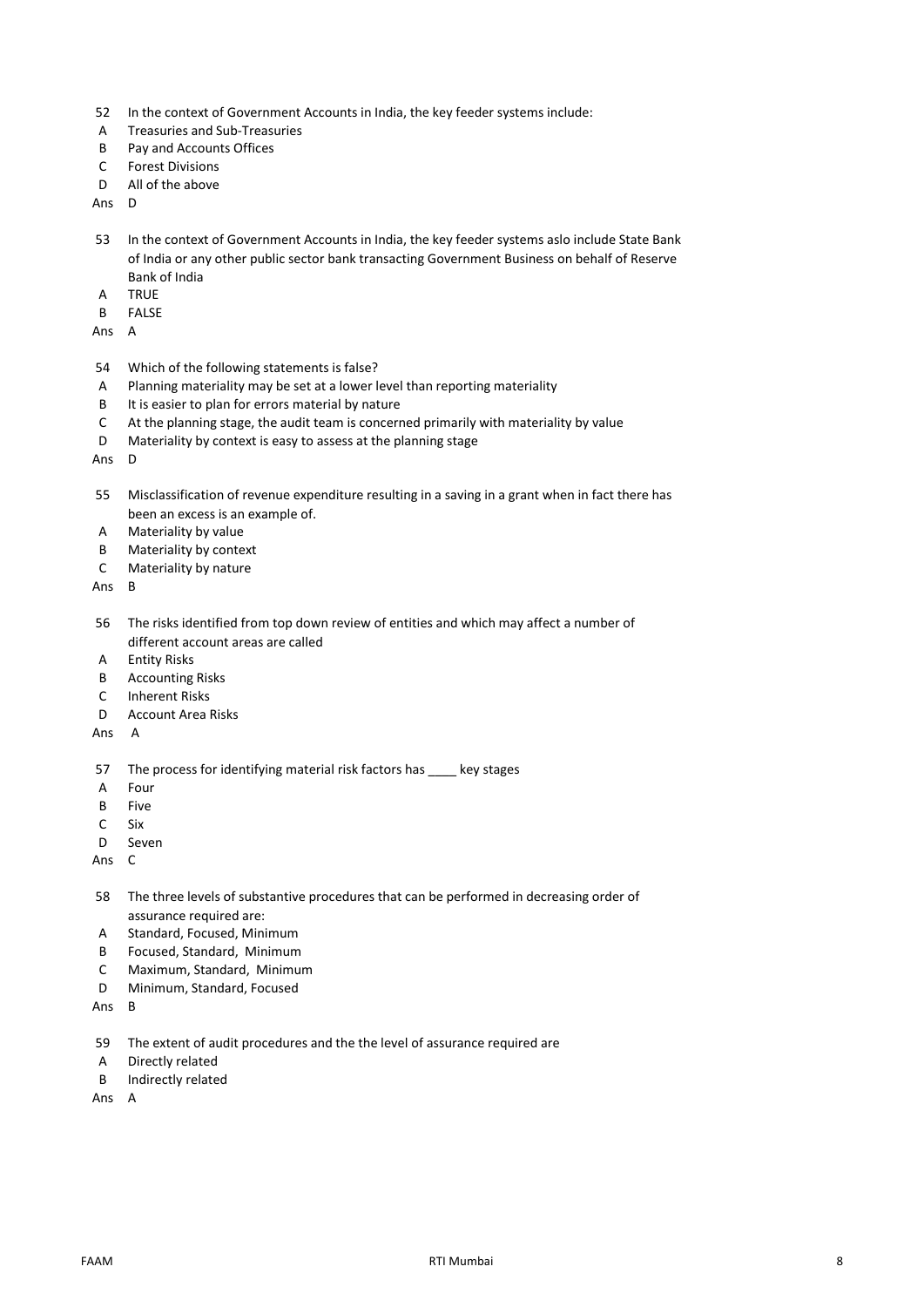- 60 The document that presents an analysis of the main audit areas and a summary of the key planning decisions is called
- A Audit memorandun
- B Audit execution memorandum
- C Audit Note
- D Audit Planning memorandum

Ans D

- 61 Instructions to audit team members on the performance of chosen audit procedures are contained in the
- A Plan Document
- B Audit Planning memorandum
- C Detailed Audit Programme
- D None of these

Ans C

- 62 These are performed if the audit team identifies a risk that could lead to potential material misstatement and where no reliance can be placed on mitigating controls to address the risk
- A Focused Subtantive Procedures
- B Standard Substantive Procedures
- C Minimum Substantive Procedures

Ans A

- 63 These are performed if the audit team has not identified risks that could lead to material misstatement and no reliance is planned to be placed on controls.
- A Focused Subtantive Procedures
- B Standard Substantive Procedures
- C Minimum Substantive Procedures

Ans B

- 64 These are Performed if the audit team plans to take assurance from mitigating controls or from other controls .
- A Focused Subtantive Procedures
- B Standard Substantive Procedures
- C Minimum Substantive Procedures

Ans C

- 65 Analytical Procedures are unlikely to be used when these are performed.
- A Focused Subtantive Procedures
- B Standard Substantive Procedures
- C Minimum Substantive Procedures

Ans A

- 66 Which of the following statements is false?
- A Documentary evidence is more reliable than oral evidence.
- B Evidence, of which the auditor has direct personal knowledge, is the most reliable evidence.
- C Independent evidence obtained from external sources is more reliable than internal evidence.
- D Visual evidence is highly reliable for confirming the ownership of the assets and their value.

Ans D

- 67 Which of the following statements is True?
- A Oral evidence must be considered as the least reliable.
- B Photocopies are as reliable as the originals.
- C Evidence, which is accepted by the auditee entity, is not always reliable.
- D The auditor may gain increased assurance even when audit evidence obtained from different sources is not consistent.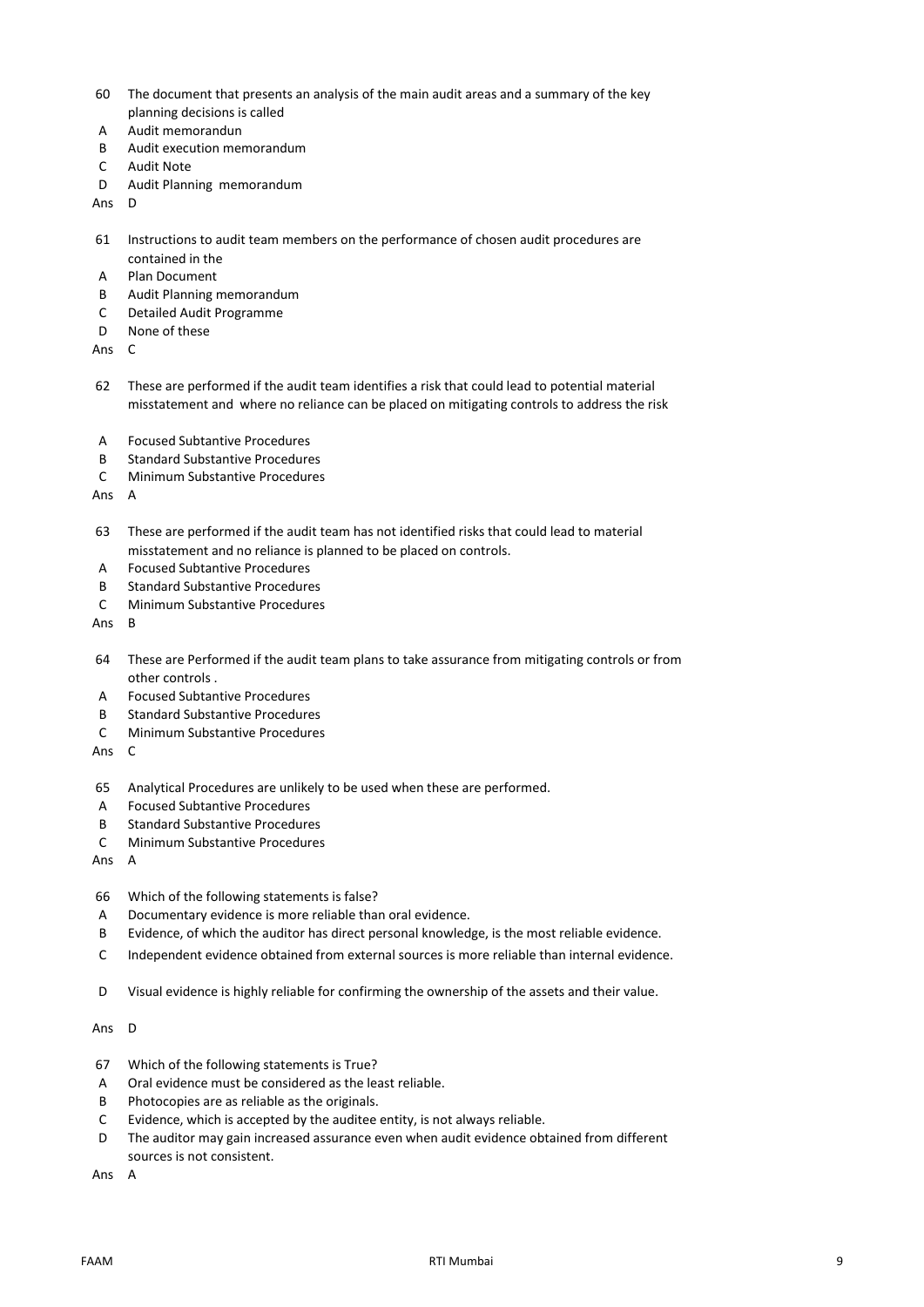- 68 Which of the following is False?
- A A systematic error is one which will only occur in defined circumstances
- B A systematic error affects only a proportion of the population
- C A random error is one which could have also occurred in any of the transactions that were not selected for testing.
- D None of these
- Ans D
- 69 Which of the following is True?
- A A systematic error should be extrapolated over the entire population
- B A random error is to be extrapolated over a defined subset of population
- C Both A & B
- D None of these
- Ans D
- 70 The audit working papers contain
- A the details of the audit procedures undertaken
- B conclusions drawn and the implications for the audit opinion
- C the record of the reasoning on all significant matters where the members of the audit teams have exercised judgment
- D all of the above
- Ans D
- 71 The acid test for good documentation is
- A when it is appreciated by the higher authorities
- B when it results in good quality audit observations
- C when it results in giving a clean chit to the entity observed
- D that an experienced auditor with no previous connection with the audit should be able, without difficulty, to ascertain the evidence gathered and understand and support the conclusions reached.
- Ans D
- 72 Which of these broad characteristics of audit working papers applies particularly to photocpies
- A Clarity and conciseness
- B Legibility and neatness
- C Completeness
- D Accuracy
- Ans B
- 73 Working papers should be restricted to matters, which are important, pertinent and useful for the purpose. Which is the characteristic that we are talking about?
- A Clarity and conciseness
- B Legibility and neatness
- C Relevance
- D Accuracy
- Ans C
- 74 If the financial statements properly present receipts and payments or give a true and fair view and have been prepared in accordance with relevant accounting requirements, the auditor
- A does not give any opinion
- B gives a qualified opinion
- C gives an unqualified opinion
- Ans C
- 75 A material but not fundamental uncertainty would lead to
- A disclaimer
- B qualified opinion
- C unqualified opinion
- D adverse opinion
- Ans B